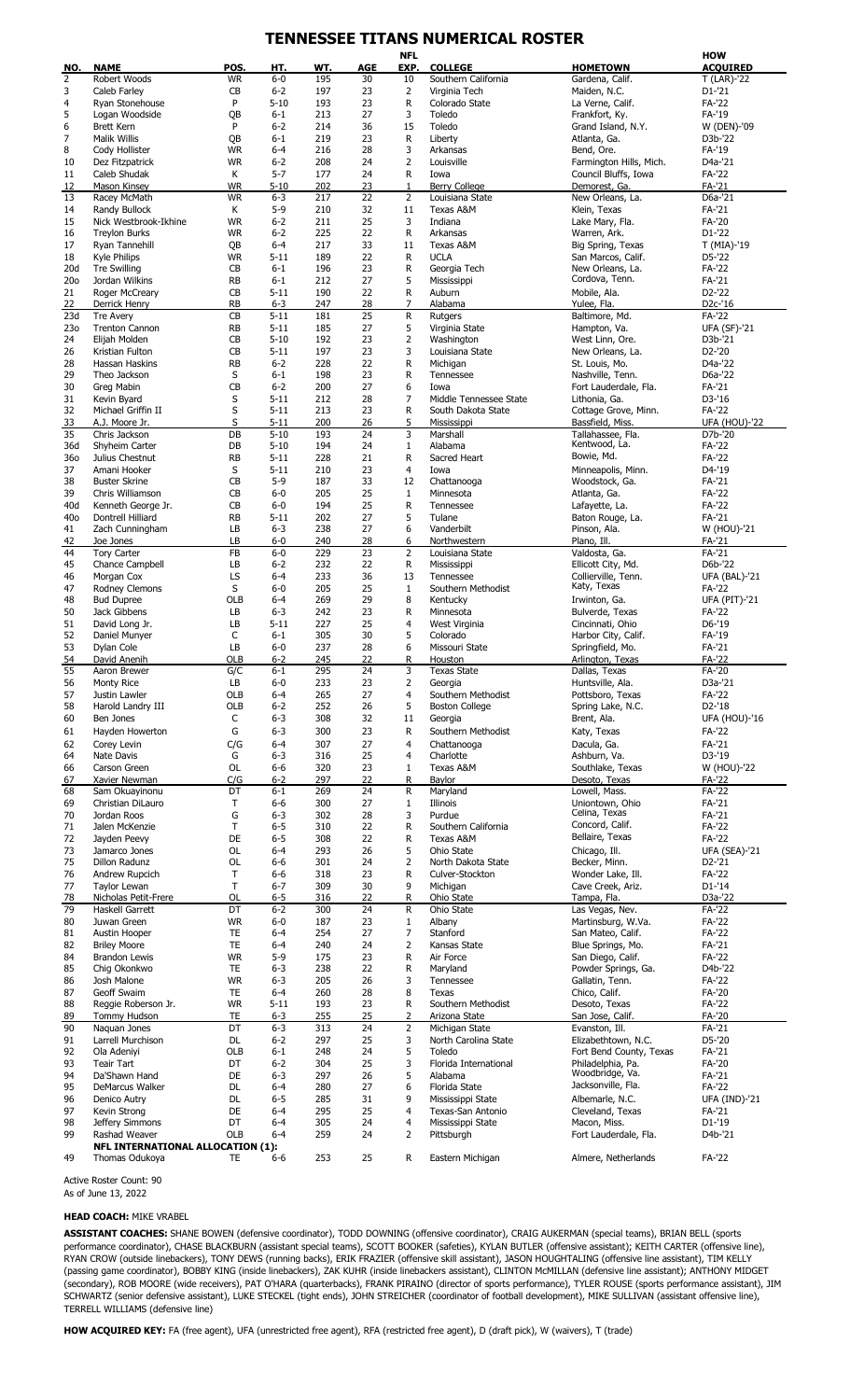### **TENNESSEE TITANS ALPHABETICAL ROSTER**

|            |                                   |                 |                     |            | <b>BIRTH-</b>       | <b>NFL</b>     |                                 |                                         | HOW                  |
|------------|-----------------------------------|-----------------|---------------------|------------|---------------------|----------------|---------------------------------|-----------------------------------------|----------------------|
| NO.        | <b>NAME</b>                       | POS.            | HT.                 | WT.        | <b>DATE</b>         | EXP.           | <b>COLLEGE</b>                  | <b>HOMETOWN</b>                         | <b>ACQUIRED</b>      |
| 92         | Adeniyi, Ola                      | OLB             | $6 - 1$             | 248        | 9/12/97             | 5              | Toledo                          | Fort Bend County, Texas                 | FA-'21               |
| 54         | Anenih, David                     | OLB             | $6 - 2$             | 245        | 8/15/99             | R              | Houston                         | Arlington, Texas                        | FA-'22               |
| 96         | Autry, Denico                     | DL              | $6 - 5$             | 285        | 7/15/90             | 9              | Mississippi State               | Albemarle, N.C.                         | <b>UFA (IND)-'21</b> |
| 23d        | Avery, Tre                        | CB              | $5 - 11$            | 181        | 2/26/97             | R              | Rutaers                         | Baltimore, Md.                          | FA-'22               |
| 55         | Brewer, Aaron                     | G/C             | $6 - 1$             | 295        | 10/28/97            | 3              | <b>Texas State</b>              | Dallas, Texas                           | FA-'20               |
| 14         | Bullock, Randy                    | К               | $5-9$               | 210        | 12/16/89            | 11             | Texas A&M                       | Klein, Texas                            | FA-'21               |
| 16         | Burks, Treylon                    | <b>WR</b>       | $6 - 2$             | 225        | 3/23/00             | R              | Arkansas                        | Warren, Ark.                            | D1-'22               |
| 31         | Byard, Kevin                      | S               | $5 - 11$            | 212        | 8/17/93             | $\overline{7}$ | Middle Tennessee State          | Lithonia, Ga.                           | D3-'16               |
| 45         | Campbell, Chance                  | LB<br><b>RB</b> | $6 - 2$<br>$5 - 11$ | 232<br>185 | 10/8/99             | R<br>5         | Mississippi                     | Ellicott City, Md.<br>Hampton, Va.      | D6b-'22              |
| 230<br>36d | Cannon, Trenton                   | DB              | $5 - 10$            | 194        | 7/23/94             | $1\,$          | Virginia State                  | Kentwood, La.                           | <b>UFA (SF)-'21</b>  |
|            | Carter, Shyheim                   |                 |                     |            | 12/15/97            |                | Alabama                         |                                         | FA-'22               |
| 44<br>360  | Carter, Tory                      | FB<br><b>RB</b> | $6-0$<br>$5 - 11$   | 229<br>228 | 3/16/99<br>10/26/00 | 2<br>R         | Louisiana State<br>Sacred Heart | Valdosta, Ga.<br>Bowie, Md.             | FA-'21<br>FA-'22     |
| 47         | Chestnut, Julius                  | S               | $6 - 0$             | 205        |                     | $1\,$          |                                 | Katy, Texas                             | FA-'22               |
| 53         | Clemons, Rodney                   | LB              | $6 - 0$             | 237        | 12/28/96            | 6              | Southern Methodist              |                                         |                      |
|            | Cole, Dylan                       | LS              | $6 - 4$             |            | 5/19/94             |                | Missouri State                  | Springfield, Mo.                        | FA-'21               |
| 46         | Cox, Morgan                       | LB              | $6 - 3$             | 233        | 4/26/86             | 13             | Tennessee                       | Collierville, Tenn.                     | <b>UFA (BAL)-'21</b> |
| 41         | Cunningham, Zach                  |                 |                     | 238        | 12/12/94            | 6<br>4         | Vanderbilt                      | Pinson, Ala.                            | W (HOU)-'21          |
| 64         | Davis, Nate                       | G               | $6 - 3$             | 316        | 9/23/96             |                | Charlotte<br>Illinois           | Ashburn, Va.                            | D3-'19               |
| 69         | DiLauro, Christian                | Т               | $6 - 6$             | 300        | 11/11/94            | $1\,$          |                                 | Uniontown, Ohio                         | FA-'21               |
| 48<br>3    | Dupree, Bud                       | OLB             | $6 - 4$             | 269        | 2/12/93             | 8              | Kentucky                        | Irwinton, Ga.                           | <b>UFA (PIT)-'21</b> |
| 10         | Farley, Caleb                     | CB<br><b>WR</b> | $6 - 2$<br>$6 - 2$  | 197<br>208 | 11/2/98             | 2              | Virginia Tech<br>Louisville     | Maiden, N.C.                            | D1-'21<br>D4a-'21    |
|            | Fitzpatrick, Dez                  | CB              | $5 - 11$            | 197        | 12/17/97            | 2<br>3         |                                 | Farmington Hills, Mich.                 | D2-'20               |
| 26<br>79   | Fulton, Kristian                  | DT              | $6 - 2$             | 300        | 9/3/98              | R              | Louisiana State                 | New Orleans, La.                        |                      |
|            | Garrett, Haskell                  |                 | $6 - 0$             | 194        | 5/4/98              | $\mathsf{R}$   | Ohio State                      | Las Vegas, Nev.                         | FA-'22               |
| 40d<br>50  | George Jr., Kenneth               | CB<br>LB        | $6 - 3$             | 242        | 3/14/97             | $\mathsf{R}$   | Tennessee<br>Minnesota          | Lafayette, La.                          | FA-'22<br>FA-'22     |
|            | Gibbens, Jack                     |                 | $6 - 6$             |            | 11/24/98            | $\mathbf 1$    |                                 | Bulverde, Texas                         |                      |
| 66         | Green, Carson                     | OL              |                     | 320        | 5/4/99              |                | Texas A&M                       | Southlake, Texas                        | W (HOU)-'22          |
| 80         | Green, Juwan                      | <b>WR</b>       | $6 - 0$             | 187        | 7/1/98              | $\mathbf 1$    | Albany                          | Martinsburg, W.Va.                      | FA-'22               |
| 32         | Griffin II, Michael               | S               | $5 - 11$            | 213        | 6/23/98             | R              | South Dakota State              | Cottage Grove, Minn.<br>Woodbridge, Va. | FA-'22               |
| 94<br>28   | Hand, Da'Shawn                    | DE              | $6 - 3$             | 297        | 11/14/95            | 5              | Alabama                         |                                         | FA-'21               |
|            | Haskins, Hassan                   | <b>RB</b>       | $6 - 2$             | 228        | 11/26/99            | R              | Michigan                        | St. Louis, Mo.                          | D4a-'22              |
| 22         | Henry, Derrick                    | <b>RB</b>       | $6 - 3$             | 247        | 1/4/94              | 7              | Alabama                         | Yulee, Fla.                             | D <sub>2</sub> c-'16 |
| 40o        | Hilliard, Dontrell                | <b>RB</b>       | $5 - 11$            | 202        | 2/26/95             | 5              | Tulane                          | Baton Rouge, La.                        | FA-'21               |
| 8          | Hollister, Cody                   | <b>WR</b>       | $6 - 4$             | 216        | 11/18/93            | 3              | Arkansas                        | Bend, Ore.                              | FA-'19               |
| 37         | Hooker, Amani                     | S               | $5 - 11$            | 210        | 6/14/98             | 4              | Iowa                            | Minneapolis, Minn.                      | D4-'19               |
| 81         | Hooper, Austin                    | <b>TE</b>       | $6 - 4$             | 254        | 10/29/94            | $\overline{7}$ | Stanford                        | San Mateo, Calif.                       | FA-'22               |
| 61         | Howerton, Hayden                  | G               | $6 - 3$             | 300        | 2/11/99             | R              | Southern Methodist              | Katy, Texas                             | FA-'22               |
| 89         | Hudson, Tommy                     | TE              | $6 - 3$             | 255        | 2/22/97             | $\overline{2}$ | Arizona State                   | San Jose, Calif.                        | FA-'20               |
| 35         | Jackson, Chris                    | DB              | $5 - 10$            | 193        | 4/13/98             | 3              | Marshall                        | Tallahassee, Fla.                       | D7b-'20              |
| 29         | Jackson, Theo                     | S               | $6 - 1$             | 198        | 10/2/98             | R              | Tennessee                       | Nashville, Tenn.                        | D6a-'22              |
| 60         | Jones, Ben                        | C               | $6 - 3$             | 308        | 7/2/89              | 11             | Georgia                         | Brent, Ala.                             | UFA (HOU)-'16        |
| 73         | Jones, Jamarco                    | OL              | $6 - 4$             | 293        | 6/4/96              | 5              | Ohio State                      | Chicago, Ill.                           | <b>UFA (SEA)-'21</b> |
| 42         | Jones, Joe                        | LB              | $6 - 0$             | 240        | 2/21/94             | 6              | Northwestern                    | Plano, Ill.                             | FA-'21               |
| 90         | Jones, Naguan                     | DT              | $6 - 3$             | 313        | 2/5/98              | $\overline{2}$ | Michigan State                  | Evanston, Ill.                          | FA-'21               |
| 6          | Kern, Brett                       | P               | $6 - 2$             | 214        | 2/17/86             | 15             | Toledo                          | Grand Island, N.Y.                      | W (DEN)-'09          |
| 12         | Kinsey, Mason                     | <b>WR</b>       | $5 - 10$            | 202        | 8/29/98             | $1\,$          | <b>Berry College</b>            | Demorest, Ga.                           | FA-'21               |
| 58         | Landry III, Harold                | OLB             | $6 - 2$             | 252        | 6/5/96              | 5              | <b>Boston College</b>           | Spring Lake, N.C.                       | D2-'18               |
| 57         | Lawler, Justin                    | OLB             | $6 - 4$             | 265        | 12/23/94            | 4              | Southern Methodist              | Pottsboro, Texas                        | FA-'22               |
| 62         | Levin, Corey                      | C/G             | $6 - 4$             | 307        | 8/12/94             | 4              | Chattanooga                     | Dacula, Ga.                             | FA-'21               |
| 77         | Lewan, Taylor                     | T               | $6 - 7$             | 309        | 7/22/91             | 9              | Michigan                        | Cave Creek, Ariz.                       | $D1 - 14$            |
| 84         | Lewis, Brandon                    | <b>WR</b>       | $5 - 9$             | 175        | 2/8/99              | $\mathsf R$    | Air Force                       | San Diego, Calif.                       | FA-'22               |
| 51         | Long Jr., David                   | LB              | $5 - 11$            | 227        | 10/12/96            | 4              | West Virginia                   | Cincinnati, Ohio                        | D6-'19               |
| 30         | Mabin, Greg                       | CB              | $6 - 2$             | 200        | 6/25/94             | 6              | Iowa                            | Fort Lauderdale, Fla.                   | FA-'21               |
| 86         | Malone, Josh                      | <b>WR</b>       | $6 - 3$             | 205        | 3/21/96             | 3              | Tennessee                       | Gallatin, Tenn.                         | FA-'22               |
| 21         | McCreary, Roger                   | CB              | $5 - 11$            | 190        | 2/10/00             | R              | Auburn                          | Mobile, Ala.                            | D <sub>2</sub> -'22  |
| 71         | McKenzie, Jalen                   | Т               | $6 - 5$             | 310        | 7/10/99             | $\mathsf{R}$   | Southern California             | Concord, Calif.                         | FA-'22               |
| 13         | McMath, Racey                     | <b>WR</b>       | $6 - 3$             | 217        | 6/14/99             | $\overline{2}$ | Louisiana State                 | New Orleans, La.                        | D6a-'21              |
| 24         | Molden, Elijah                    | CB              | $5 - 10$            | 192        | 1/30/99             | $\overline{2}$ | Washington                      | West Linn, Ore.                         | D3b-'21              |
| 33         | Moore Jr., A.J.                   | S               | $5 - 11$            | 200        | 12/15/95            | 5              | Mississippi                     | Bassfield, Miss.                        | UFA (HOU)-'22        |
| 82         | Moore, Briley                     | TE              | $6-4$               | 240        | 1/13/98             | 2              | Kansas State                    | Blue Springs, Mo.                       | FA-'21               |
| 52         | Munyer, Daniel                    | C               | $6 - 1$             | 305        | 3/4/92              | 5              | Colorado                        | Harbor City, Calif.                     | FA-'19               |
| 91         | Murchison, Larrell                | <b>DL</b>       | $6 - 2$             | 297        | 4/24/97             | 3              | North Carolina State            | Elizabethtown, N.C.                     | D5-'20               |
| 67         | Newman, Xavier                    | C/G             | $6 - 2$             | 297        | 8/4/99              | R              | Baylor                          | Desoto, Texas                           | FA-'22               |
| 85         | Okonkwo, Chig                     | TE              | $6 - 3$             | 238        | 9/8/99              | R              | Maryland                        | Powder Springs, Ga                      | D4b-'22              |
| 68         | Okuayinonu, Sam                   | DT              | $6 - 1$             | 269        | 5/1/98              | R              | Maryland                        | Lowell, Mass.                           | FA-'22               |
| 72         | Peevy, Jayden                     | DE              | $6 - 5$             | 308        | 9/3/99              | $\mathsf{R}$   | Texas A&M                       | Bellaire, Texas                         | <b>FA-'22</b>        |
| 78         | Petit-Frere, Nicholas             | OL              | $6 - 5$             | 316        | 9/15/99             | R              | Ohio State                      | Tampa, Fla.                             | D3a-'22              |
| 18         | Philips, Kyle                     | <b>WR</b>       | $5 - 11$            | 189        | 6/17/99             | R              | <b>UCLA</b>                     | San Marcos, Calif.                      | D5-'22               |
| 75         | Radunz, Dillon                    | OL              | 6-6                 | 301        | 3/28/98             | 2              | North Dakota State              | Becker, Minn.                           | D2-'21               |
| 56         | Rice, Monty                       | LB              | $6 - 0$             | 233        | 1/8/99              | $\overline{2}$ | Georgia                         | Huntsville, Ala                         | D3a-'21              |
| 88         | Roberson Jr., Reggie              | <b>WR</b>       | $5 - 11$            | 193        | 10/14/98            | R              | Southern Methodist              | Desoto, Texas                           | FA-'22               |
| 70         | Roos, Jordan                      | G               | $6 - 3$             | 302        | 7/6/93              | 3              | Purdue                          | Celina, Texas                           | FA-'21               |
| 76         | Rupcich, Andrew                   | Т               | $6-6$               | 318        | 4/1/99              | R              | Culver-Stockton                 | Wonder Lake, Ill.                       | <b>FA-'22</b>        |
| 11         | Shudak, Caleb                     | К               | $5 - 7$             | 177        | 11/19/97            | $\mathsf{R}$   | Iowa                            | Council Bluffs, Iowa                    | FA-'22               |
| 98         | Simmons, Jeffery                  | DT              | $6 - 4$             | 305        | 7/28/97             | 4              | Mississippi State               | Macon, Miss.                            | D1-'19               |
| 38         | Skrine, Buster                    | CB              | $5 - 9$             | 187        | 4/26/89             | 12             | Chattanooga                     | Woodstock, Ga.                          | FA-'21               |
| 4          | Stonehouse, Ryan                  | P               | $5 - 10$            | 193        | 5/11/99             | R              | Colorado State                  | La Verne, Calif.                        | FA-'22               |
| 97         | Strong, Kevin                     | DE              | $6 - 4$             | 295        | 8/5/96              | 4              | Texas-San Antonio               | Cleveland, Texas                        | FA-'21               |
| 87         | Swaim, Geoff                      | TE              | $6 - 4$             | 260        | 9/16/93             | 8              | Texas                           | Chico, Calif.                           | FA-'20               |
| 20d        | Swilling, Tre                     | CB              | $6 - 1$             | 196        | 3/26/99             | R              | Georgia Tech                    | New Orleans, La.                        | FA-'22               |
| 17         | Tannehill, Ryan                   | QB              | $6 - 4$             | 217        | 7/27/88             | 11             | Texas A&M                       | Big Spring, Texas                       | T (MIA)-'19          |
| 93         | Tart, Teair                       | DT              | $6 - 2$             | 304        | 2/28/97             | 3              | Florida International           | Philadelphia, Pa.                       | FA-'20               |
| 95         | Walker, DeMarcus                  | DL              | $6 - 4$             | 280        | 9/30/94             | 6              | Florida State                   | Jacksonville, Fla.                      | FA-'22               |
| 99         | Weaver, Rashad                    | OLB             | $6 - 4$             | 259        | 11/10/97            | 2              | Pittsburgh                      | Fort Lauderdale, Fla.                   | D4b-'21              |
| 15         | Westbrook-Ikhine, Nick            | <b>WR</b>       | $6 - 2$             | 211        | 3/21/97             | 3              | Indiana                         | Lake Mary, Fla.                         | FA-'20               |
| 20o        | Wilkins, Jordan                   | <b>RB</b>       | $6 - 1$             | 212        | 7/18/94             | 5              | Mississippi                     | Cordova, Tenn.                          | FA-'21               |
| 39         | Williamson, Chris                 | CB              | $6 - 0$             | 205        | 5/19/97             | $\mathbf{1}$   | Minnesota                       | Atlanta, Ga.                            | FA-'22               |
| 7          | Willis, Malik                     | QB              | $6 - 1$             | 219        | 5/25/99             | R              | Liberty                         | Atlanta, Ga.                            | D3b-'22              |
| 2          | Woods, Robert                     | <b>WR</b>       | $6-0$               | 195        | 4/10/92             | 10             | Southern California             | Gardena, Calif.                         | T (LAR)-'22          |
| 5          | Woodside, Logan                   | QB              | $6 - 1$             | 213        | 1/27/95             | 3              | Toledo                          | Frankfort, Ky.                          | FA-'19               |
|            | NFL INTERNATIONAL ALLOCATION (1): |                 |                     |            |                     |                |                                 |                                         |                      |
| 49         | Odukoya, Thomas                   | TE              | 6-6                 | 253        | 5/5/97              | R              | Eastern Michigan                | Almere, Netherlands                     | FA-'22               |

Active Roster Count: 90 As of June 13, 2022

#### **HEAD COACH:** MIKE VRABEL

**ASSISTANT COACHES:** SHANE BOWEN (defensive coordinator), TODD DOWNING (offensive coordinator), CRAIG AUKERMAN (special teams), BRIAN BELL (special teams), RRAN<br>CROW (outside linebackers), ARNE BUACKBURN (assistant special (defensive line)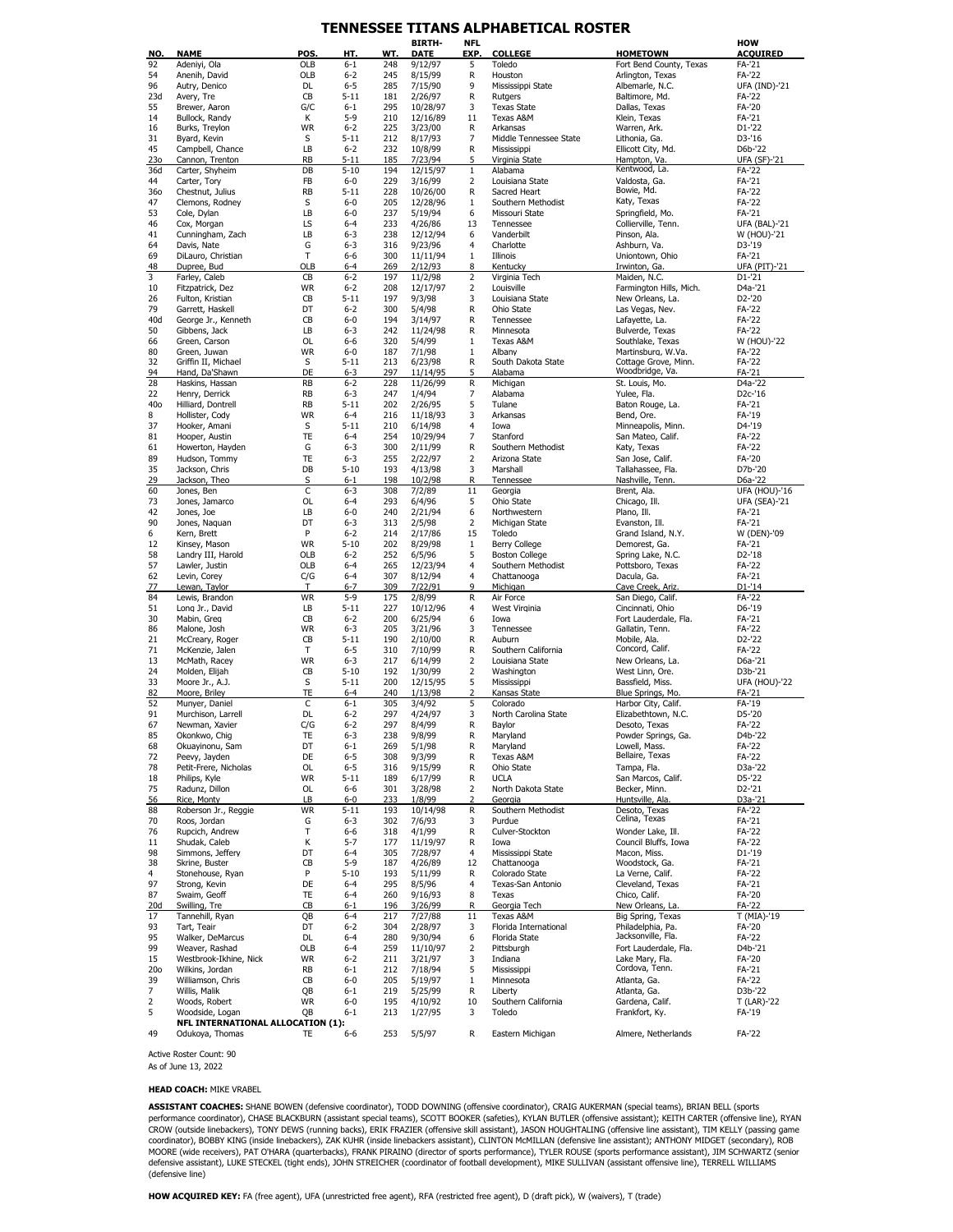### **HOW THE TENNESSEE TITANS WERE BUILT**

| 2022 |     | DRAFTEES (27)             |           | <b>FREE AGENTS (57)</b>    |    | <b>TRADES/WAIVERS (6)</b> |
|------|-----|---------------------------|-----------|----------------------------|----|---------------------------|
|      | WR  | Treylon Burks (1)         | CВ        | Chris Williamson (FA)      | WR | Robert Woods (T-LAR)      |
|      | CB  | Roger McCreary (2)        | DB        | Shyheim Carter (FA)        | OL | Carson Green (W-HOU)      |
|      | OL  | Nicholas Petit-Frere (3a) | S         | Rodney Clemons (FA)        |    |                           |
|      | QB  | Malik Willis (3b)         | WR        | Josh Malone (FA)           |    |                           |
|      | RB  | Hassan Haskins (4a)       | OLB       | Justin Lawler (FA)         |    |                           |
|      | TE  | Chig Okonkwo (4b)         | OL        | Jamarco Jones (UFA-SEA)    |    |                           |
|      | WR  | Kyle Philips (5)          | RB        | Trenton Cannon (UFA-SF)    |    |                           |
|      | S   | Theo Jackson (6a)         | s         | A.J. Moore Jr. (UFA-HOU)   |    |                           |
|      | LB  | Chance Campbell (6b)      | TE        | Austin Hooper (FA)         |    |                           |
|      |     |                           | OLB       | David Anenih (FA)          |    |                           |
|      |     |                           |           |                            |    |                           |
|      |     |                           | CВ        | Tre Avery (FA)             |    |                           |
|      |     |                           | RB        | Julius Chestnut (FA)       |    |                           |
|      |     |                           | DT        | Haskell Garrett (FA)       |    |                           |
|      |     |                           | LB        | Jack Gibbens (FA)          |    |                           |
|      |     |                           | S         | Michael Griffin II (FA)    |    |                           |
|      |     |                           | G         | Hayden Howerton (FA)       |    |                           |
|      |     |                           | <b>WR</b> | Brandon Lewis (FA)         |    |                           |
|      |     |                           | Τ         | Jalen McKenzie (FA)        |    |                           |
|      |     |                           | C/G       | Xavier Newman (FA)         |    |                           |
|      |     |                           | DT        | Sam Okuayinonu (FA)        |    |                           |
|      |     |                           | DE        | Jayden Peevy (FA)          |    |                           |
|      |     |                           | WR        | Reggie Roberson Jr. (FA)   |    |                           |
|      |     |                           | Т         | Andrew Rupcich (FA)        |    |                           |
|      |     |                           | Κ         | Caleb Shudak (FA)          |    |                           |
|      |     |                           | P         | Ryan Stonehouse (FA)       |    |                           |
|      |     |                           | СB        | Tre Swilling (FA)          |    |                           |
|      |     |                           |           |                            |    |                           |
|      |     |                           | CB        | Kenneth George Jr. (FA)    |    |                           |
|      |     |                           | DL        | DeMarcus Walker (FA)       |    |                           |
|      |     |                           | WR        | Juwan Green (FA)           |    |                           |
|      |     |                           |           |                            |    |                           |
| 2021 | СB  | Caleb Farley (1)          | WR        | Mason Kinsey (FA)          |    | C/G Corey Levin (W-NYJ)   |
|      | OL  | Dillon Radunz (2)         | DL        | Denico Autry (UFA-IND)     | LB | Zach Cunningham (W-HOU)   |
|      | LB  | Monty Rice (3a)           | LS        | Morgan Cox (UFA-BAL)       |    |                           |
|      | CB  | Elijah Molden (3b)        | OLB       | Bud Dupree (UFA-PIT)       |    |                           |
|      | WR  | Dez Fitzpatrick (4a)      | OLB       | Ola Adeniyi (FA)           |    |                           |
|      | OLB | Rashad Weaver (4b)        | FB        | Tory Carter (FA)           |    |                           |
|      | WR  | Racey McMath (6a)         | DT        | Naquan Jones (FA)          |    |                           |
|      |     |                           | TE        | Briley Moore (FA)          |    |                           |
|      |     |                           | т         | Christian DiLauro (FA)     |    |                           |
|      |     |                           | G         | Jordan Roos (FA)           |    |                           |
|      |     |                           | Κ         | Randy Bullock (FA)         |    |                           |
|      |     |                           | LB        | Joe Jones (FA)             |    |                           |
|      |     |                           |           |                            |    |                           |
|      |     |                           | LB        | Dylan Cole (FA)            |    |                           |
|      |     |                           | CB        | Greg Mabin (FA)            |    |                           |
|      |     |                           | RB        | Dontrell Hilliard (FA)     |    |                           |
|      |     |                           | CB        | Buster Skrine (FA)         |    |                           |
|      |     |                           | DE        | Kevin Strong (FA)          |    |                           |
|      |     |                           | RB        | Jordan Wilkins (FA)        |    |                           |
|      |     |                           | DE        | Da'Shawn Hand (FA)         |    |                           |
|      |     |                           |           |                            |    |                           |
| 2020 | CB  | Kristian Fulton (2)       | G/C       | Aaron Brewer (FA)          |    |                           |
|      | DL. | Larrell Murchison (5)     | 115       | Tommy Hudson (FA)          |    |                           |
|      | CB  | Chris Jackson (7b)        | DT        | Teair Tart (FA)            |    |                           |
|      |     |                           | WR        | Nick Westbrook-Ikhine (FA) |    |                           |
|      |     |                           | TE        | Geoff Swaim (FA)           |    |                           |
|      |     |                           |           |                            |    |                           |
|      | DT  |                           | QB        | Logan Woodside (FA)        | QB | Ryan Tannehill (T-MIA)    |
| 2019 |     | Jeffery Simmons (1)       |           | Cody Hollister (FA)        |    |                           |
|      | G   | Nate Davis (3)            | WR        |                            |    |                           |
|      | S   | Amani Hooker (4)          | C         | Daniel Munyer (FA)         |    |                           |
|      | LB  | David Long Jr. (6)        |           |                            |    |                           |
|      |     |                           |           |                            |    |                           |
| 2018 | OLB | Harold Landry III (2)     |           |                            |    |                           |
|      |     |                           |           |                            |    |                           |
| 2017 |     |                           |           |                            |    |                           |
| 2016 | RB  | Derrick Henry (2c)        | С         | Ben Jones (UFA-HOU)        |    |                           |
|      | S   | Kevin Byard (3)           |           |                            |    |                           |
| 2015 |     |                           |           |                            |    |                           |
| 2014 | т   | Taylor Lewan (1)          |           |                            |    |                           |
| 2013 |     |                           |           |                            |    |                           |
|      |     |                           |           |                            |    |                           |
| 2012 |     |                           |           |                            |    |                           |
| 2011 |     |                           |           |                            |    |                           |
| 2010 |     |                           |           |                            |    |                           |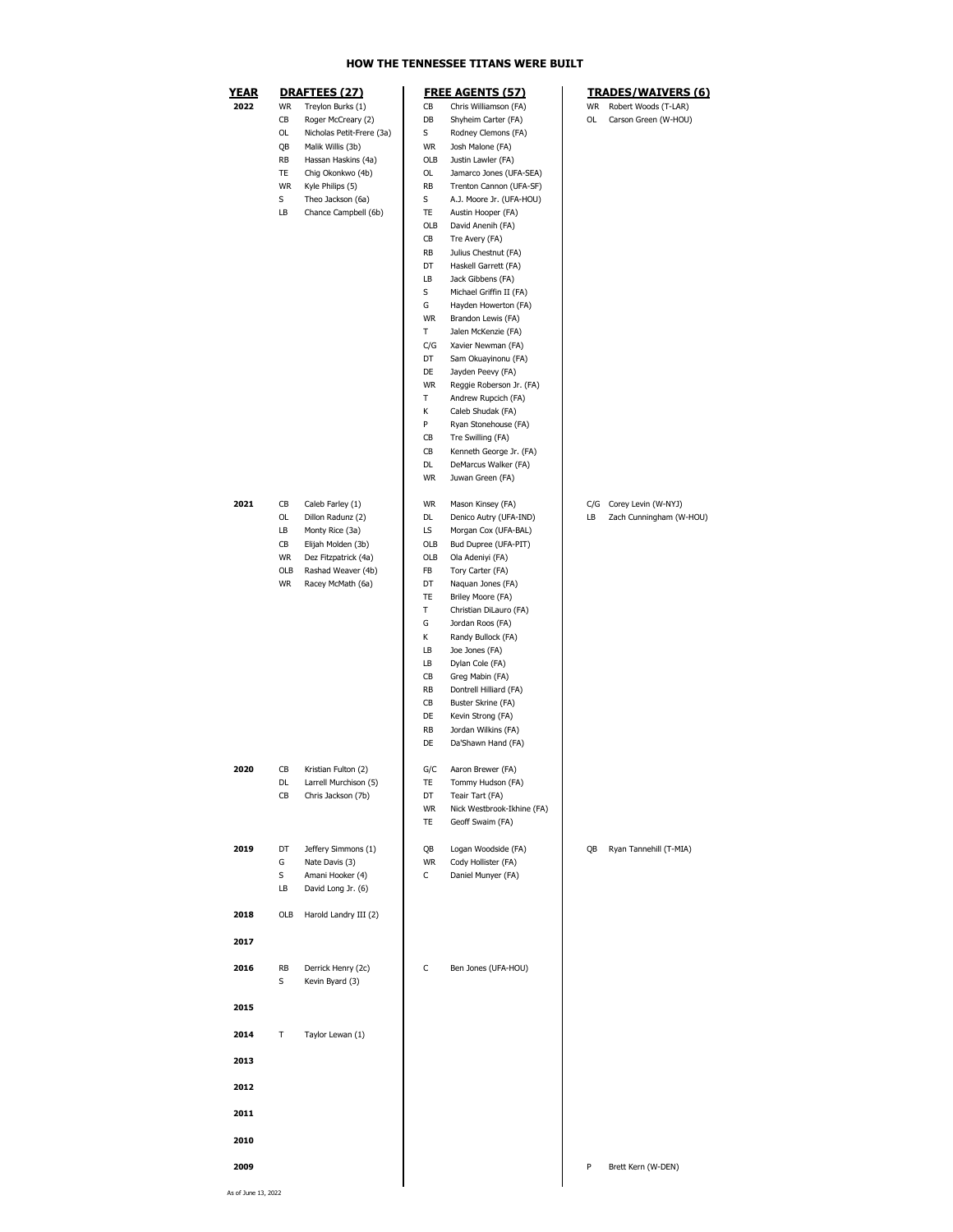# **TENNESSEE TITANS POSITIONAL ROSTER – OFFENSE**

|          | <b>QUARTERBACKS (3)</b>                |           |                  |            |                   |                |                                       |                                    |                      |
|----------|----------------------------------------|-----------|------------------|------------|-------------------|----------------|---------------------------------------|------------------------------------|----------------------|
| 17       | Tannehill, Ryan                        | QB        | $6 - 4$          | 217        | 7/27/88           | 11             | Texas A&M                             | Big Spring, Texas                  | T (MIA)-'19          |
| 7        | Willis, Malik                          | QB        | $6 - 1$          | 219        | 5/25/99           | R              | Liberty                               | Atlanta, Ga.                       | D3b-'22              |
| 5        | Woodside, Logan                        | QB        | $6 - 1$          | 213        | 1/27/95           | 3              | Toledo                                | Frankfort, Ky.                     | FA-'19               |
|          | <b>RUNNING BACKS (7)</b>               |           |                  |            |                   |                |                                       |                                    |                      |
| 23       | Cannon, Trenton                        | <b>RB</b> | $5 - 11$         | 185        | 7/23/94           | 5              | Virginia State                        | Hampton, Va.                       | <b>UFA (SF)-'21</b>  |
| 44       | Carter, Tory                           | FB        | $6-0$            | 229        | 3/16/99           | $\overline{2}$ | Louisiana State                       | Valdosta, Ga.                      | FA-'21               |
| 36       | Chestnut, Julius                       | <b>RB</b> | $5 - 11$         | 228        | 10/26/00          | R              | Sacred Heart                          | Bowie, Md.                         | FA-'22               |
| 28       | Haskins, Hassan                        | <b>RB</b> | $6 - 2$          | 228        | 11/26/99          | R              | Michigan                              | St. Louis, Mo.                     | D4a-'22              |
| 22       | Henry, Derrick                         | <b>RB</b> | $6 - 3$          | 247        | 1/4/94            | 7              | Alabama                               | Yulee, Fla.                        | D <sub>2</sub> c-'16 |
| 40       | Hilliard, Dontrell                     | <b>RB</b> | $5 - 11$         | 202        | 2/26/95           | 5              | Tulane                                | Baton Rouge, La.                   | FA-'21               |
| 20       | Wilkins, Jordan                        | <b>RB</b> | $6 - 1$          | 212        | 7/18/94           | 5              | Mississippi                           | Cordova, Tenn.                     | FA-'21               |
|          | <b>WIDE RECEIVERS (12)</b>             |           |                  |            |                   |                |                                       |                                    |                      |
| 16       | Burks, Treylon                         | <b>WR</b> | $6 - 2$          | 225        | 3/23/00           | R              | Arkansas                              | Warren, Ark.                       | D1-'22               |
| 10       | Fitzpatrick, Dez                       | <b>WR</b> | $6 - 2$          | 208        | 12/17/97          | $\overline{2}$ | Louisville                            | Farmington Hills, Mich.            | D4a-'21              |
| 80       | Green, Juwan                           | <b>WR</b> | $6-0$            | 187        | 7/1/98            | 1              | Albany                                | Martinsburg, W.Va.                 | FA-'22               |
| 8        | Hollister, Cody                        | <b>WR</b> | $6 - 4$          | 216        | 11/18/93          | 3              | Arkansas                              | Bend, Ore.                         | FA-'19               |
| 12       | Kinsey, Mason                          | <b>WR</b> | $5 - 10$         | 202        | 8/29/98           | $\mathbf{1}$   | Berry College                         | Demorest, Ga.                      | FA-'21               |
| 84       | Lewis, Brandon                         | <b>WR</b> | $5-9$            | 175        | 2/8/99            | R              | Air Force                             | San Diego, Calif.                  | FA-'22               |
| 86       | Malone, Josh                           | <b>WR</b> | $6 - 3$          | 205        | 3/21/96           | 3              | Tennessee                             | Gallatin, Tenn.                    | FA-'22               |
|          |                                        |           | $6 - 3$          | 217        |                   | $\overline{2}$ |                                       |                                    | D6a-'21              |
| 13       | McMath, Racey                          | <b>WR</b> |                  |            | 6/14/99           |                | Louisiana State                       | New Orleans, La.                   |                      |
| 18       | Philips, Kyle                          | <b>WR</b> | $5 - 11$         | 189        | 6/17/99           | R              | <b>UCLA</b>                           | San Marcos, Calif.                 | D5-'22               |
| 88       | Roberson Jr., Reggie                   | <b>WR</b> | $5 - 11$         | 193        | 10/14/98          | R              | Southern Methodist                    | Desoto, Texas                      | FA-'22               |
| 15       | Westbrook-Ikhine, Nick                 | <b>WR</b> | $6 - 2$          | 211        | 3/21/97           | 3              | Indiana                               | Lake Mary, Fla.                    | FA-'20               |
| 2        | Woods, Robert                          | <b>WR</b> | $6-0$            | 195        | 4/10/92           | 10             | Southern California                   | Gardena, Calif.                    | T (LAR)-'22          |
|          | <b>TIGHT ENDS (5)</b>                  |           |                  |            |                   |                |                                       |                                    |                      |
| 81       | Hooper, Austin                         | TE        | $6 - 4$          | 254        | 10/29/94          | 7              | Stanford                              | San Mateo, Calif.                  | FA-'22               |
| 89       | Hudson, Tommy                          | TE        | $6 - 3$          | 255        | 2/22/97           | $\overline{2}$ | Arizona State                         | San Jose, Calif.                   | FA-'20               |
| 82       | Moore, Briley                          | TE        | $6 - 4$          | 240        | 1/13/98           | $\mathbf 2$    | Kansas State                          | Blue Springs, Mo.                  | FA-'21               |
| 85       | Okonkwo, Chig                          | TE        | $6 - 3$          | 238        | 9/8/99            | R              | Maryland                              | Powder Springs, Ga.                | D4b-'22              |
| 87       | Swaim, Geoff                           | TE        | $6 - 4$          | 260        | 9/16/93           | 8              | Texas                                 | Chico, Calif.                      | FA-'20               |
|          | <b>CENTERS (4)</b>                     |           |                  |            |                   |                |                                       |                                    |                      |
| 60       | Jones, Ben                             | C         | $6 - 3$          | 308        | 7/2/89            | 11             | Georgia                               | Brent, Ala.                        | <b>UFA (HOU)-'16</b> |
| 62       | Levin, Corey                           | C/G       | $6 - 4$          | 307        | 8/12/94           | $\overline{4}$ | Chattanooga                           | Dacula, Ga.                        | FA-'21               |
| 52       | Munyer, Daniel                         | C         | $6 - 1$          | 305        | 3/4/92            | 5              | Colorado                              | Harbor City, Calif.                | FA-'19               |
| 67       |                                        | C/G       | $6 - 2$          | 297        | 8/4/99            | R              | Baylor                                | Desoto, Texas                      | FA-'22               |
|          | Newman, Xavier                         |           |                  |            |                   |                |                                       |                                    |                      |
|          | <u>GUARDS (5)</u>                      |           |                  |            |                   |                |                                       |                                    |                      |
| 55       | Brewer, Aaron                          | G/C       | $6 - 1$          | 295        | 10/28/97          | 3              | <b>Texas State</b>                    | Dallas, Texas                      | FA-'20               |
| 64       | Davis, Nate                            | G         | $6 - 3$          | 316        | 9/23/96           | 4              | Charlotte                             | Ashburn, Va.                       | D3-'19               |
| 61       | Howerton, Hayden                       | G         | $6 - 3$          | 300        | 2/11/99           | R              | Southern Methodist                    | Katy, Texas                        | FA-'22               |
| 73       | Jones, Jamarco                         | <b>OL</b> | $6 - 4$          | 293        | 6/4/96            | 5              | Ohio State                            | Chicago, Ill.                      | <b>UFA (SEA)-'21</b> |
| 70       | Roos, Jordan                           | G         | $6 - 3$          | 302        | 7/6/93            | 3              | Purdue                                | Celina, Texas                      | FA-'21               |
|          | TACKLES (7)                            |           |                  |            |                   |                |                                       |                                    |                      |
| 69       | DiLauro, Christian                     | Τ         | $6-6$            | 300        | 11/11/94          | 1              | Illinois                              | Uniontown, Ohio                    | FA-'21               |
| 66       | Green, Carson                          | OL        | $6 - 6$          | 320        | 5/4/99            | 1              | Texas A&M                             | Southlake, Texas                   | W (HOU)-'22          |
| 77       | Lewan, Taylor                          | т         | $6 - 7$          | 309        | 7/22/91           | 9              | Michigan                              | Cave Creek, Ariz.                  | D1-'14               |
| 71       | McKenzie, Jalen                        | Τ         | $6-5$            | 310        | 7/10/99           | R              | Southern California                   | Concord, Calif.                    | FA-'22               |
| 78       | Petit-Frere, Nicholas                  | OL        | $6 - 5$          | 316        | 9/15/99           |                | Ohio State                            | Tampa, Fla.                        | D3a-'22              |
|          |                                        |           |                  |            |                   | R              |                                       |                                    |                      |
| 75<br>76 | Radunz, Dillon<br>Rupcich, Andrew      | OL<br>Τ   | $6-6$<br>$6 - 6$ | 301<br>318 | 3/28/98<br>4/1/99 | 2<br>R         | North Dakota State<br>Culver-Stockton | Becker, Minn.<br>Wonder Lake, Ill. | D2-'21<br>FA-'22     |
|          |                                        |           |                  |            |                   |                |                                       |                                    |                      |
| 46       | <b>LONG SNAPPER (1)</b><br>Cox, Morgan | LS        | $6 - 4$          | 233        | 4/26/86           | 13             | Tennessee                             | Collierville, Tenn.                | <b>UFA (BAL)-'21</b> |
|          |                                        |           |                  |            |                   |                |                                       |                                    |                      |
|          | <b>PLACEKICKERS (2)</b>                |           |                  |            |                   |                |                                       |                                    |                      |
| 14       | Bullock, Randy                         | Κ         | $5-9$            | 210        | 12/16/89          | 11             | Texas A&M                             | Klein, Texas                       | FA-'21               |
| 11       | Shudak, Caleb                          | Κ         | $5 - 7$          | 177        | 11/19/97          | R              | Iowa                                  | Council Bluffs, Iowa               | FA-'22               |

As of June 13, 2022